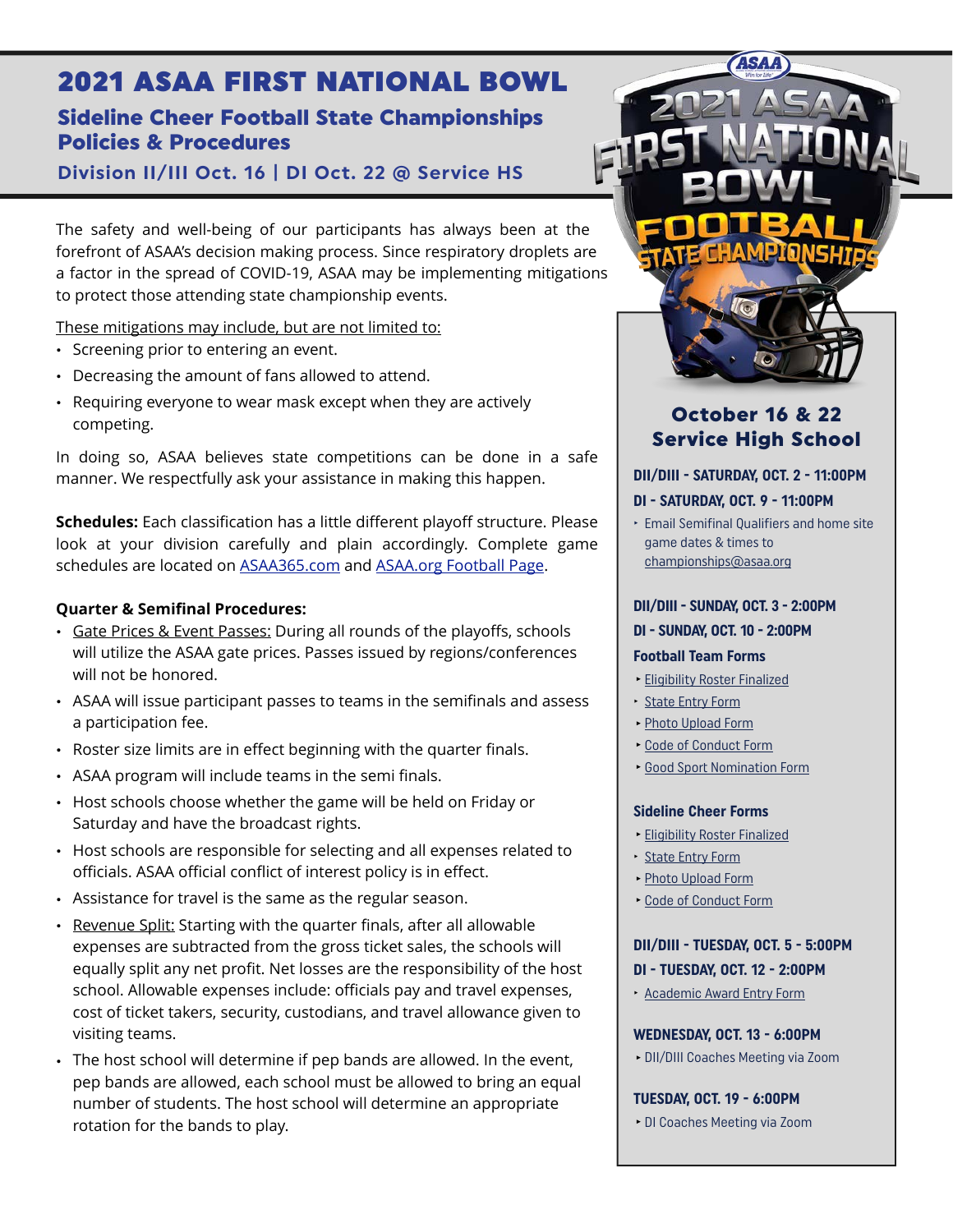**Championship Games:** All travel and lodging costs are the responsibility of the teams involved. All gate revenue will be retained by ASAA and used to pay for the costs of officials, staff, awards, facilities, rentals, and more.

**Roster / Entry:** ASAA is using Planet HS/Big Teams for its School Activities Reporting System (SARS). Schools will need to submit rosters and indicate which students have qualified for state through this system. This can be done by accessing the football eligibility roster and indicating the students which will participate at state. Enter jersey numbers position, etc. should be entered as well. Deadlines for submission are on the front page.

**Official Team Rosters:** Coaches must verify official rosters at the DI or DII/DIII Coaches Meeting on Zoom prior to leaving the coaches meeting. A copy of your roster from SARS will be emailed to you for review. Once reviewed and confirmed or adjusted, no changes to roster personnel may be made. If a jersey number changes, coaches must notify scorekeepers prior to the start of the game. This is a change from previous years. Please make sure to attend the mandatory coaches meeting to learn the new process.

**Mandatory Zoom Football & Cheer Coaches Meeting:** We have a different venue for football this year we must do an actual coaches meeting. With online meetings being used so much more, football will have a Zoom Coaches Meeting. We will review team rosters, schedule, parking, locker rooms, facility layout, timing, passes and more. Below are the dates, times, for the coaches meetings. Isaiah Vreeman will send out the zoom link via email to the qualifying school coaches and admin prior to the meeting.

- **DII/DIII Coaches Meeting Wednesday, October 13, 6:00pm**
- **DI Coaches Meeting Tuesday, October 19, 6:00pm**

**Passes:** Each participating school will be issued passes for state championships, based on the following guidelines.

- **Coaches:** To qualify for a Coach's pass the coach must currently meet all criteria required by ASAA Bylaw, Article 10, Section 1 and be listed on the school's sport specific eligibility list. Additionally, the coach must have been part of the program all season. The bench/sideline numbers will not increase regardless of the number of passes issued. At all times, coaches must wear or have on their person, their pass while on the bench or sideline. If not, the school will be fined \$25 by ASAA championship staff. Coaches passes will be sent to the school for teams that have qualified for the semifinals.
- **Participant Passes (Semifinals/Championships):** For semifinal and championship games participants will be issued passes based on the submitted roster/state qualifiers for competition. Participant passes will not exceed the amount of the sport/activity state roster limit. Managers will be considered individual participants. Sideline cheer passes are based on the submitted varsity roster and will be considered individual participants. All participants must wear or have on their person, their pass while on the bench or sideline unless in uniform. If not the school will be fined \$10 by ASAA championship staff. Student passes will be sent to the school for teams that have qualified for the semifinals.
- **Administration:** Passes will be provided for each qualifying school's administrator. There is no charge for this pass. Please let ASAA know if you plan on attending to make sure we have a pass for you. The supervising administrator should check in at the event entrance or with an ASAA staff member upon arrival to receive a pass.
- **Extra Passes:** Schools may acquire extra passes for injured players, statisticians, videographers, or chaperones. Not all passes will allow bench access and the bench/sideline numbers will not increase regardless of extra passes issued. Requesting extra passes doesn't automatically mean you will receive those passes. ASAA Administrators will review the request and decide. When having to purchase extra passes, the teams can pay cash, or ASAA can bill the school ONLY with approval from the administration.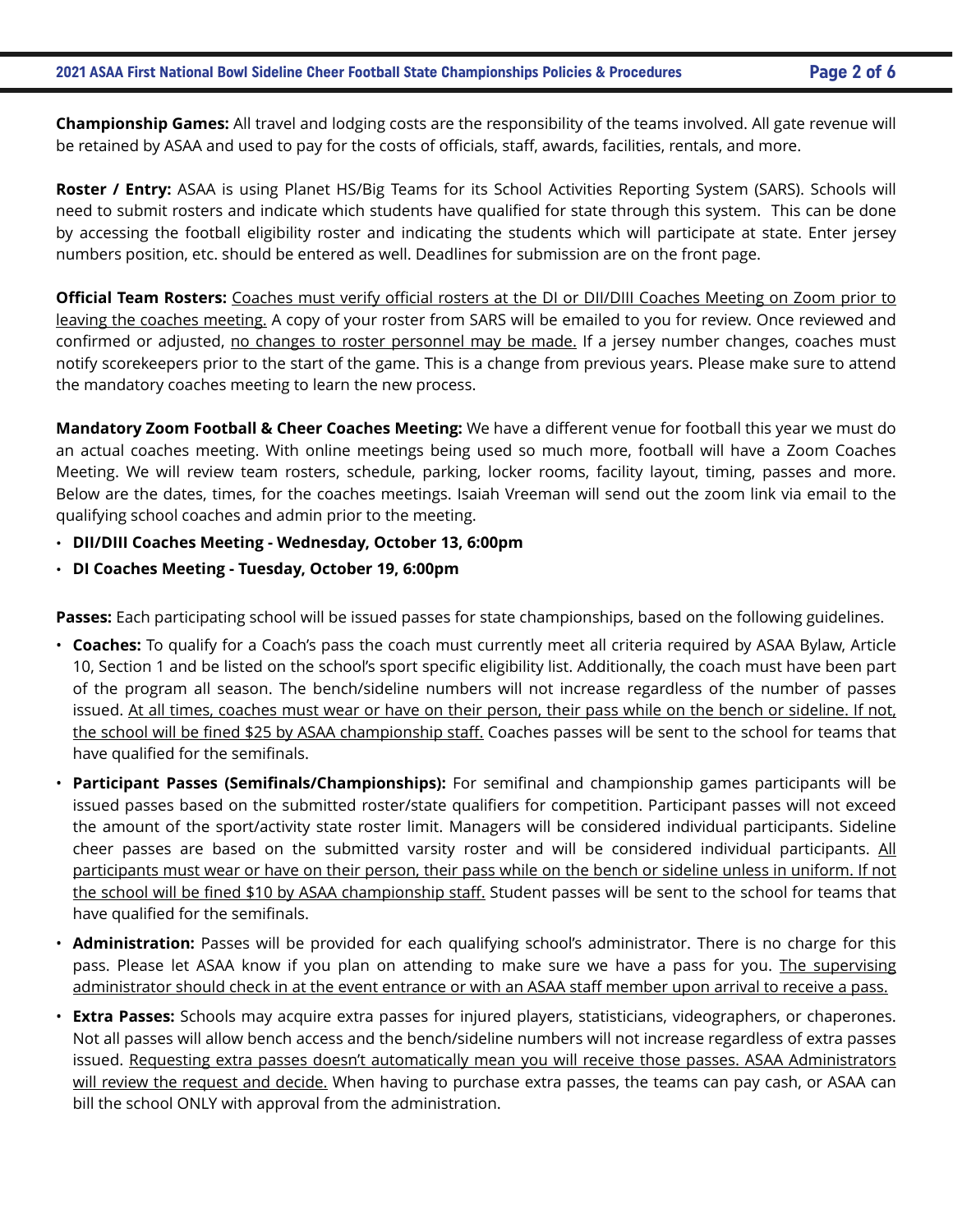- 
- **Adult Medical Passes:** Schools medical team members must check in with ASAA staff or ASAA Medical Staff (OPA) at the state championship site prior to competition to receive a medical pass.
- **General Pass Policies:** These are general/overall ASAA pass policies.
	- All passes are non-transferable and will be confiscated if used fraudulently.
	- Coach passes do allow access into the State Championship Hospitality Room.
	- Security and ASAA staff members will be checking each player and coach. You will not be allowed access into the facility without a pass.
	- If you lose a pass you will have to purchase regular tickets or your school may be billed.

#### **Bench Area & Personnel Rules:** Below outlines the rules for team benches and who are allowed there.

- To gain access to the facility the coaches/players/managers must wear or have on their person, their pass, if not, they will be not allowed into the facility. Players in uniform are not required to show their pass.
- Your team sideline can include players and a combination of managers and coaches, or all adults, or just student managers, that is coaches discretion. The maximum number allowed on the sideline will not increase.
- ONLY student participants/managers, and adult coaching staff are allowed in the bench area.
- Non-roster players that are not part of the student managers, fulfilling a managerial role, or one of the purchased passes are not allowed on the bench.
- Due to safety concerns it has been mandated by ASAA that only individuals of 7th grade school age or above may be on the sideline area during state championship games, but only with a pass.
- Any coach who is ejected in a previous game may NOT be in the facility for the next game.
- Clean up your bench area after your game. This includes cups, water bottles, trash, etc. ASAA security and staff will be inspecting the sidelines and locker rooms after each game. Fines, damage cost, and/or cleaning costs will be billed to the school.

**Home Team Designation:** After teams have qualified for the finals, ASAA will designate which team is the home team based on the teams seeds.

**Jersey Colors:** The HOME team is to wear the DARK jerseys and the bench is on the grandstand side. The VISITING team is to wear LIGHT colored jerseys and sit on the side opposite of the grandstands (far side). If the two teams have similar colors, ASAA will determine the specific team color for that game.

**Warm Up Time/Facility Opening:** Service High School will be open for teams two (2) hours prior to kick off for DIII Teams and DI Teams. DII teams will have an opportunity to warm up as well after the conclusion of the DIII game and awards.

**Cheerleading Rules and Guidelines:** All cheer coaches/teams are required to follow all NFHS safety rules and guidelines. If any rules are violated, the team will be removed from the track. They may choose to cheer the rest of the game while seated in the bleachers.

**Halftime Routines/Music:** Half time routines will be no more than 3:00 minutes long. Unless there is more halftime entertainment.

**Music:** All music played for warm-ups and during the game is provided by ASAA. Teams can't submit music.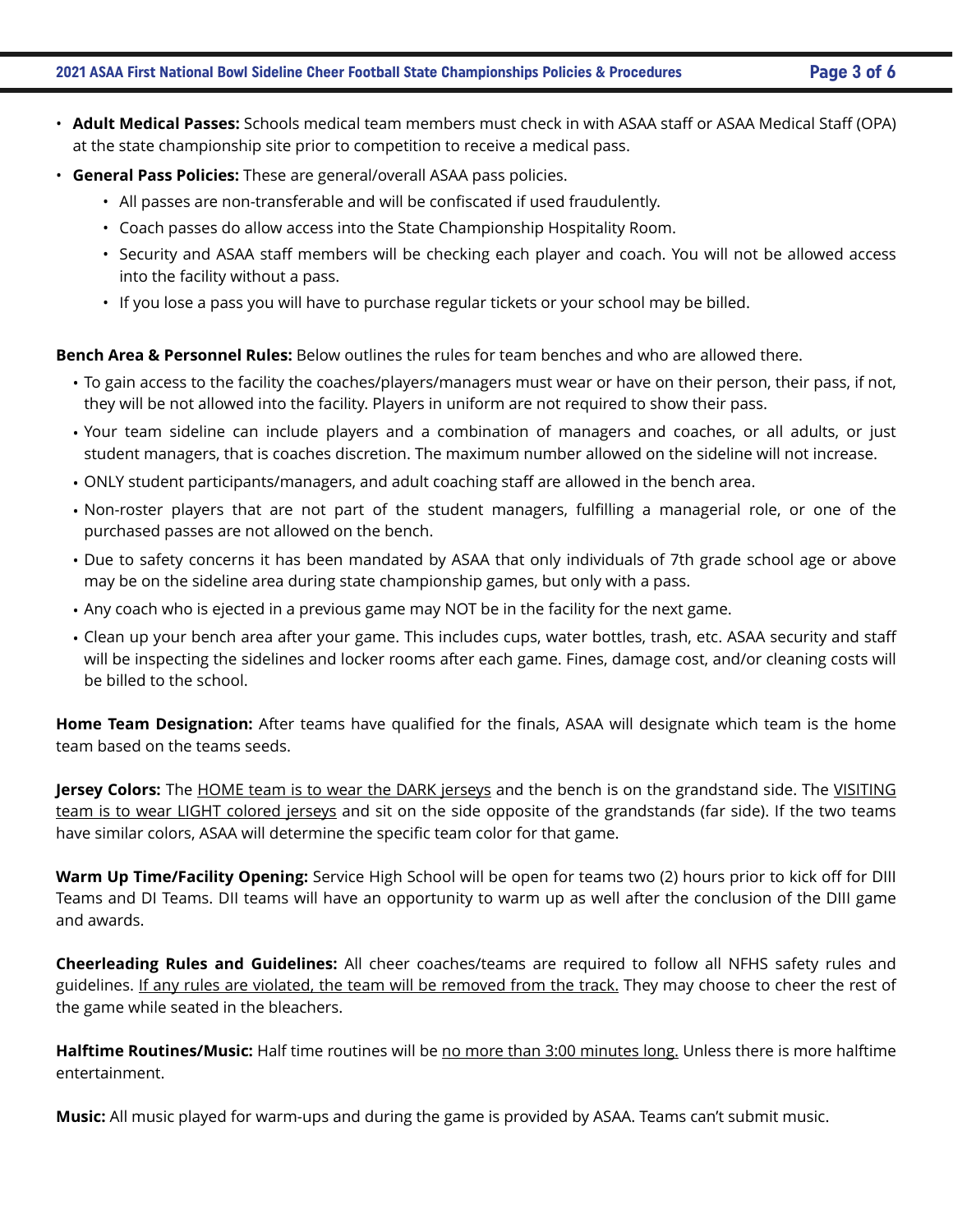**Hair/Jewelry/Piercings:** Cheerleaders must have their hair pulled back and off the shoulders, they may not chew gum or candy while cheering, and ALL jewelry/piercings must be removed. Please see the NFHS rule book for details.

**Basket Tosses:** Basket tosses and similar multi-base tosses are permitted on rubberized track and artificial grass, twisting dismount skills are also permitted but limited to no more than 1 1/4 rotation.

**Stunts and Tumbling:** Stunts and tumbling of any kind are permitted only if the weather conditions are conducive to safety, i.e. if it's raining, snowing, extremely windy, or if participants are wearing slick or baggy warm-ups it is NOT safe to stunt. If you question whether it's completely safe or not, assume it is not.

**Bus Parking:** Team buses need to turn into Service using the turn-off just past the school. Buses then can take that road to in front of the field, drop off, then use the road that goes in front of the gym building, to park in the east lot. Please see map for a visual. The pick up process will be the same, however you can leave out the main exit. If the bus is not staying onsite you will be able to then exit through the main entrance.

#### **Stadium Rules:** Service HS

has some stadium and field rules:

- NO FOOD/DRINK (besides water) allowed on field or sidelines
- NO SUNFLOWER SEEDS
- NO GUM
- NO DOGS
- NO FIELD HEATERS OF ANY TYPE ARE ALLOWED (gas/electrical/etc)
- Additional rules for the stadium will be review during the DI/DII/DIII Coaches Meetings.

**Locker Rooms:** Locker rooms for sideline cheer leaders will not be available.

**Press Box:** The Press Box space at Service High School is limited and being used by crews for webcast, announcing, and team personnel. Here is a breakdown of the Press Box. When looking at the field from the Press Box, two boxes on the right side are being used by NFHS Network for Camera and Streaming/Announcing Equipment. The middle box is for the announcer and score clock operator. The far left are for the teams. The windowed box is for the home team, and the box with no window is for the visiting team.

**ASAA FIRST NATIONAL BOWL | BUS PARKING ROUTE**  $A$ Neam  $\Omega$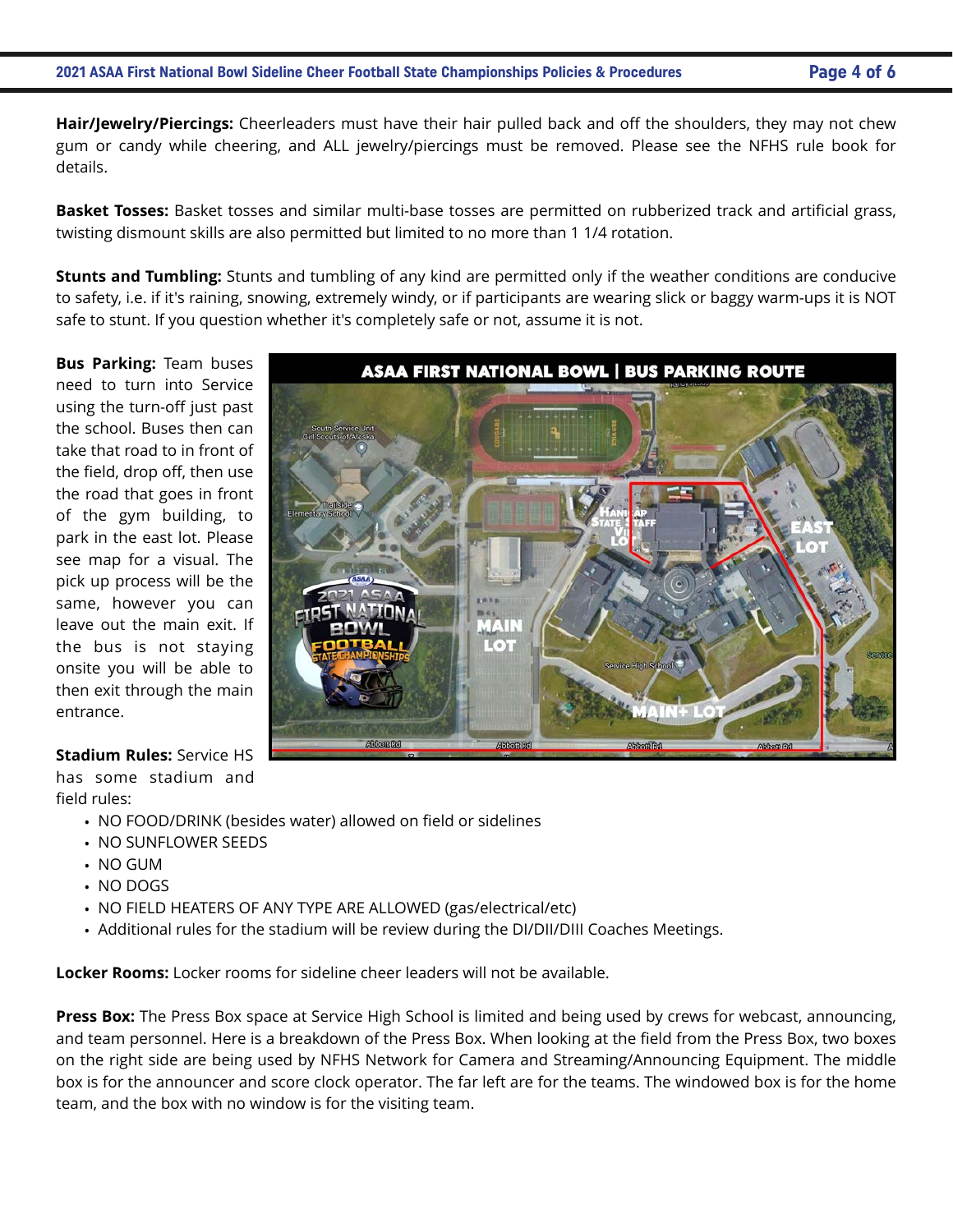**Spectator Support Items | Artificial Noise Makers:** ASAA prohibits laser pointers, whistles, and any explosive devices or explosive sounds at ALL its state championship events. Once play starts there will not be any noise makers are allowed. This includes pep bands!

**Sportsmanship:** Cheer coaches and athletes must maintain high standards of sportsmanship and demonstrate positive crowd leading skills at all times.

**Pep Bands/Drum Lines:** School pep bands and drum lines are encouraged to accompany their teams to the state championships! IF YOUR SCHOOL HAS A PEP BAND/DRUM LINE WANTING TO PARTICIPATE, THE DIRECTOR/AD MUST NOTIFY ISAIAH VREEMAN ([isaiah@asaa.org\)](mailto:isaiah@asaa.org) THE MONDAY PROIR TO THE GAME. Space is limited and will be granted ONLY if ASAA has been notified, walk up requests will be denied. Specific guidelines must be followed as to when bands may play (only at pre-game, after a score, and the end of quarters). Musical instruments may not be used as noise makers during the contests. HEATERS ARE NOT ALLOWED!

**Timelines:** Championship game timelines will be provided to each head coach and school administration.

**National Anthem & Color Guard:** For 2021 ASAA has arranged the National Anthem singers and ROTC Flag Presentation personnel.

**School/Yearbook/Team Photo Personnel:** These individuals must remain in the spectator areas. Special and limited arrangements can be made for a school yearbook staff. Yearbook staff includes the yearbook teacher and students enrolled in yearbook class. These arrangements must be made WEDNESDAY before the state event begins. Please contact Isaiah Vreeman [\(isaiah@asaa.org\)](mailto:isaiah@asaa.org) with these requests. Last minute requests will not be approved.

**Medical:** Orthopedic Physicians of Anchorage (OPA) is the official ASAA State Championships Medical provider. They will be onsite during the entire championship tournament to help provide medical help for injuries. Each team must provide all their own materials and supplies - including tape - if athletes are going to be taped. ASAA's official concussion protocol supervision team is OPA. OPA will run their tests on athletes with suspected concussions and if they conclude there is a suspected concussion, that player will not be able to return to play without going through the concussion return to play protocol. Team doctors, physicians, etc will not be able to over rule an OPA suspected concussion case, ASAA will be taking the OPA's conclusion.

**Concussion Information:** During the ASAA First National Bowl Series only licensed medical team doctors with concussion training or the licensed medical professionals that ASAA provides will have "Return to Play" capabilities. ASAA Concussion Policy will be in effect. Policy at - [ASAA Concussion Management](http://asaa.org/resources/sports-medicine/concussion-management/).

**Team/Medical Ice:** Medical coverage will be provided by OPA. Ice will be available in emergencies. Local teams please bring your own ice, and if it runs out OPA will have some for emergencies.

**Water:** Water will be available for managers to fill up water bottles from Service HS. ASAA encourages you to fill up everything before you arrive.

**Hospitality Room:** There will be a hospitality room for each day of games during the ASAA First National Bowl. These hospitality rooms are for championship staff, coaches, school administration, officials, ASAA sponsors, and dignitaries. Others not allowed access will be removed.